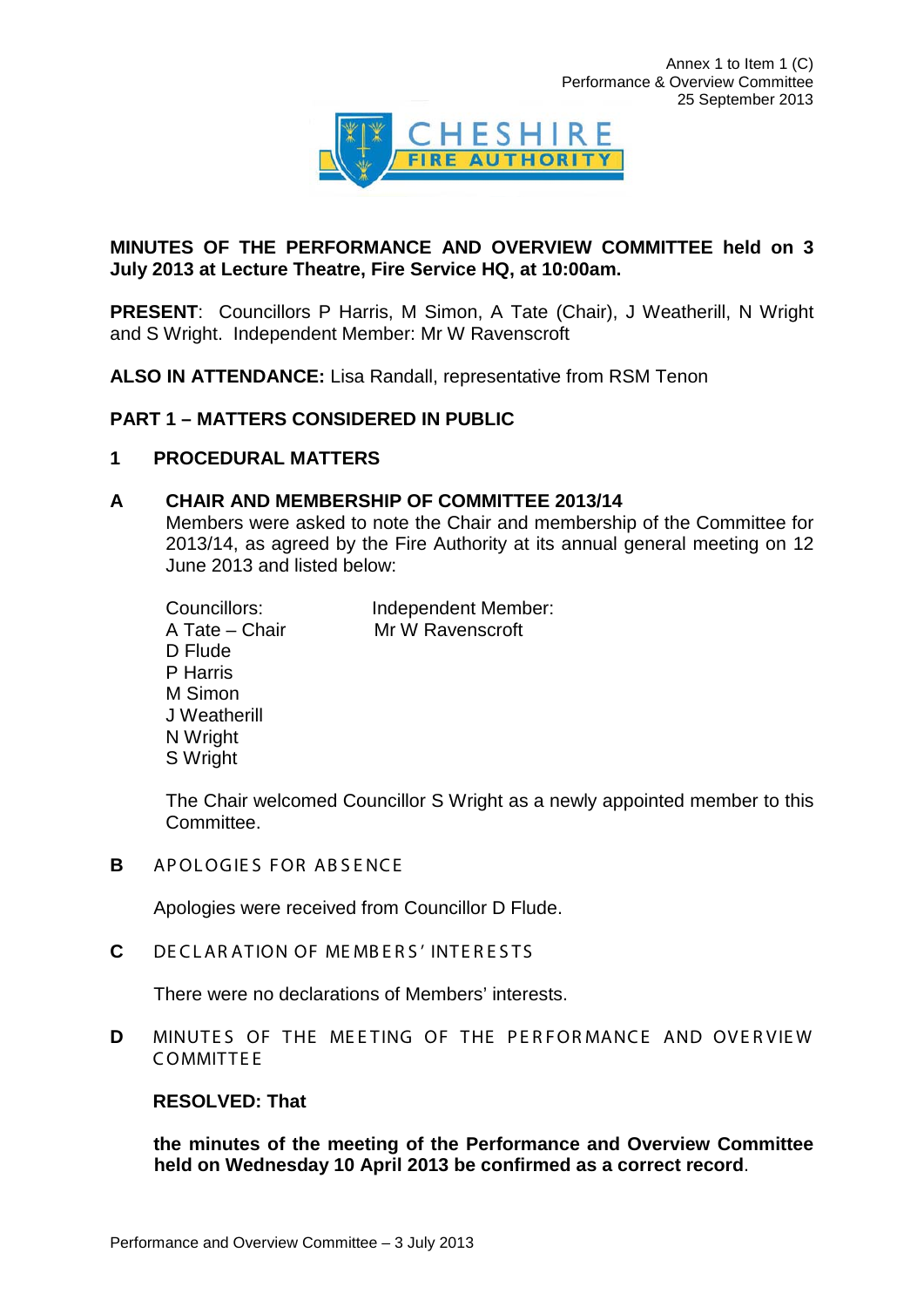### MATTERS ARISING: Item 6-Equality and Diversity Update

The Head of Planning, Performance and Communications provided Members with an update on the 'Managing Banter Conference' detailed in the minutes under this agenda item, to which Members were invited. He informed Members that the speakers presenting at the conference were well received and Members commented they looked forward to seeing the feedback from the conference.

**E** MINUTES OF THE MEETING OF THE POLICY COMMITTEE

#### **RESOLVED: That**

**the minutes of the Meeting of the Policy Committee held on Wednesday 19 June 2013 be received, for information.**

#### **ITEMS REQUIRING DISCUSSION**

### **2 END OF YEAR FINANCIAL AND PERFORMANCE REVIEW 2012-13**

The Head of Planning, Performance and Communications introduced this report which provided Members with an end of year account of organisational performance against the 2012-13 Service plans.

The Head of Finance drew Members attention to the first of the appendices provided within the report which showed the Authority's outturn position and revised revenue budget by service area, with the variance being an underspend of £274k. He informed Members that this information had been presented to the Closure of Accounts Committee as part of the draft Statement of Accounts 2012-13, at the meeting held on 19 June 2013. He explained that the underspend in Service Delivery had continued as posts were left vacant as the Service prepared to achieve the savings which had been included in the 2013- 14 budget. He summarised the underspend in other service areas including reduced spending on corporate training, lower than anticipated spend on vehicle maintenance and a slight underspend on business rates (as a result of a business rates review) and utilities.

The Head of Finance referred to appendix 2 of the report which detailed the outturn from the capital programme approved by Members in February 2012. He explained that the main changes were the removal of the schemes relating to the day crewing plus staffing system at Macclesfield and the additional funding approved for the Runcorn Healthy Hearts Gym.

Members queried the reduction in spending on training and what the impact on operational training was. The Head of Finance responded that the reported underspend related solely to corporate training and not operational training.

A Member also queried why the capital expenditure for joint training at Manchester airport had not been included within the capital programme outturn report and requested more information on the benefit of this scheme.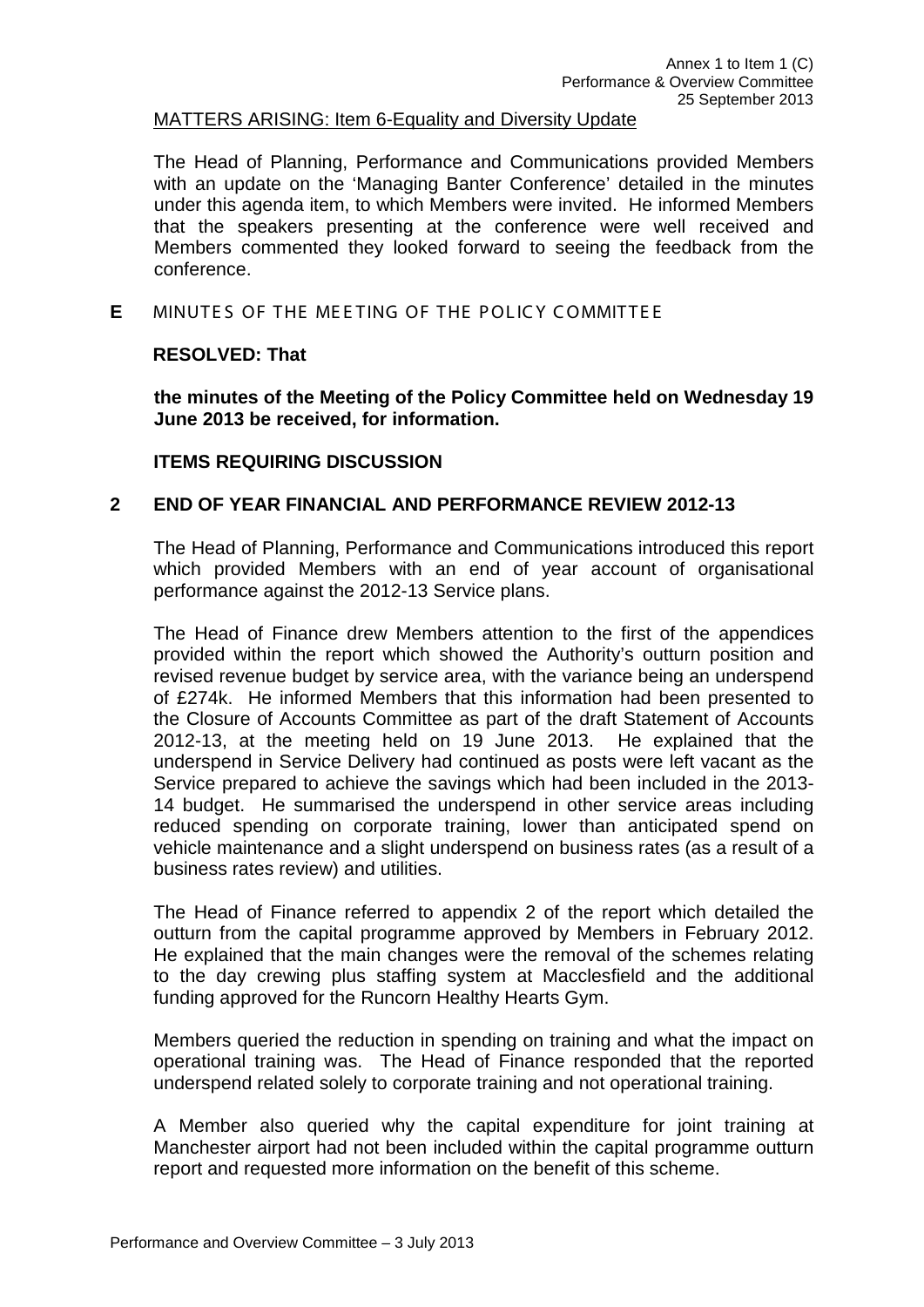The Head of Finance confirmed that he would include additional information regarding capital expenditure within future reporting. The Assistant Chief Fire Officer added that training facilities in the east of the county had been sought for a number of reasons including issues with the surrounding neighbourhood when the smoke house was used for training at Headquarters. He also advised that the training facility at Manchester airport was a joint venture with Greater Manchester Fire and Rescue Service and the airport, allowing the costs to be shared whilst providing a fit for purpose training facility for operational crew.

The Head of Planning, Performance and Communications continued by presenting those parts of the report relating to Service's performance including the position at year-end against targets set at the start of the year for the organisation's KPIs. These were detailed in the accompanying Corporate Performance Scorecard attached as appendix 3 of the report.

He summarised the headline performance which included the continued downward trend of the number of fires attended which was partly due to the reduction in attendance at dwelling and deliberate primary fires. He confirmed the highest reduction was seen in the attendance at deliberate secondary fires which had seen a reduction nationally during this particularly wet year as the weather continued to be an influence and showed a clear correlation. He concluded that this provided a significant challenge when setting future targets and the continued work on reducing this target would be supported by the Service's targeted intervention work resulting from the monitoring and analysis of arson in Cheshire.

The Head of Planning, Performance and Communications advised Members that there had been four fire deaths during the year and he brought their attention to the number of fire-related injuries recorded. These were slightly lower than previous years with over two thirds of injuries occurring in accidental dwelling fires. He added that the planned prevention and protection activities had been successful overall with the exception being the take up of Contact Assessments for older people which hadn't been as good as hoped. He confirmed there would be a focus for crews and advocates to improve in this area. He explained that progress was being made on two major long standing campaigns which were in relation to making it compulsory for landlords to ensure smoke alarms are fitted in residential properties and for all new-build homes to have sprinkler systems installed.

Members queried whether the Service contacted members of the public automatically when they reached the age of 65 to offer a home safety assessment (HSA). The Deputy Chief Fire Officer confirmed that the Service targeted the top 20,000 following a methodology to identify the most vulnerable older people and the Service would target these individuals to carry out a HSA and Contact Assessment, with a referral made to Age UK Cheshire to engage and offer advice on additional benefits available. Members expressed concern on the number of over 65's in Cheshire not targeted and not offered the benefit of a Contact Assessment and queried whether the Service had any direct liaison with benefits agencies. The Deputy Chief Fire Officer advised Members that Age UK Cheshire liaised directly with the agencies providing benefits. He confirmed the Service had requested a detailed performance report from Age UK Cheshire be presented to the next meeting of this Committee as the Service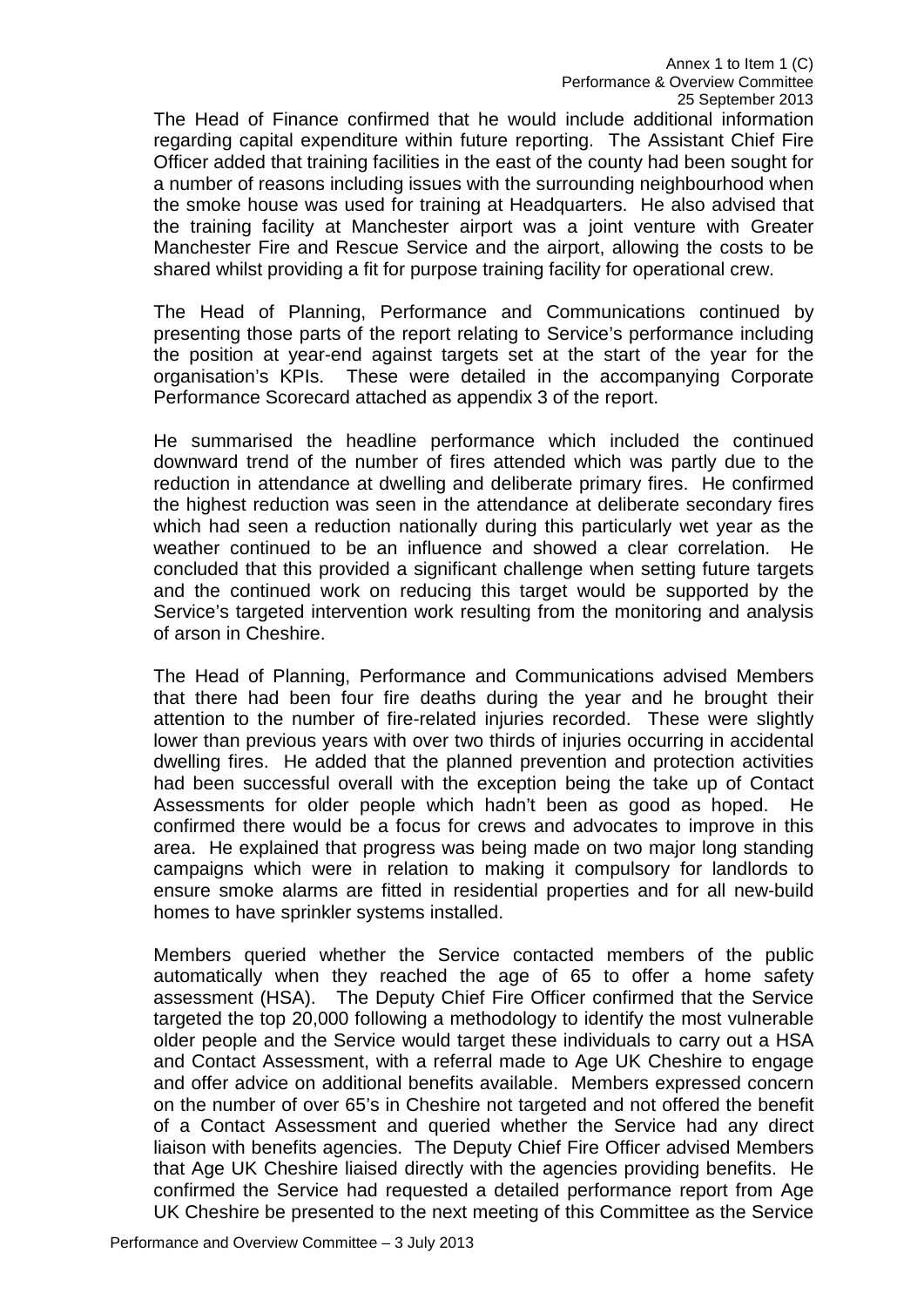tried to improve the performance information available for Members of this Committee to scrutinise. Members confirmed that it was important that this data was reported to the next meeting of this Committee.

A Member queried whether it would be possible to include some comparable performance data from other similar fire services to provide some benchmarking in future reporting. The Head of Planning, Performance and Communications confirmed he would look into this.

#### R E S OLVE D: **That**

## **[1] the End of Year Financial and Performance Review 2012-13 be noted**

#### **3** INTE R NAL AUDIT PLAN 2012-13 YE AR E ND PROGRESS REPORT

The Head of Planning, Performance and Communications introduced Lisa Randall, who was in attendance at the meeting as the representative from RSM Tenon, the Authority's appointed internal auditors. He advised Members that the report provided progress at year end against the 2012-13 Internal Audit plan which was attached as an appendix to the report.

The Internal Auditor advised Members that this report included a summary of the eleven planned audits for 2012-13 and that all had resulted in a positive opinion. She drew Members attention to the 'Internal Audit Opinion 2012/13' detailed within the appendix where the Internal Auditor stated that it was satisfied with the adequacy and effectiveness of the Authority's arrangements. She advised there had been a small number of recommendations that had been accepted by the Service's senior management and reasonable progress in implementing them had been made.

Members queried the opinion of 'adequate' and asked what other standards could be achieved. The internal auditor responded there were only two levels of opinion given which were 'not adequate' and 'adequate' and achieving this opinion was the highest standard available.

#### R E S OLVE D: **That**

#### **[1] the Internal Audit Plan 2012-13 Year End Progress Report be noted.**

## **4 HOME SAFETY ASSESSMENT (HSA) TARGETING AND PERFORMANCE 2012/13**

Station Manager, Ian Pugh presented this report to Members which provided an overview of the Service's HSA targeting methodology and performance for 2012/13. He explained that, prior to 2011/12, HSA delivery was targeted by risk scoring ward areas that could include high risk people and low risk people living within these wards. He continued that in 2011/12 the targeting methodology for HSA's was revised to target individuals most at risk from fire. The annual performance requirements were changed from 60,000 to a minimum of 20,000 HSA's per annum.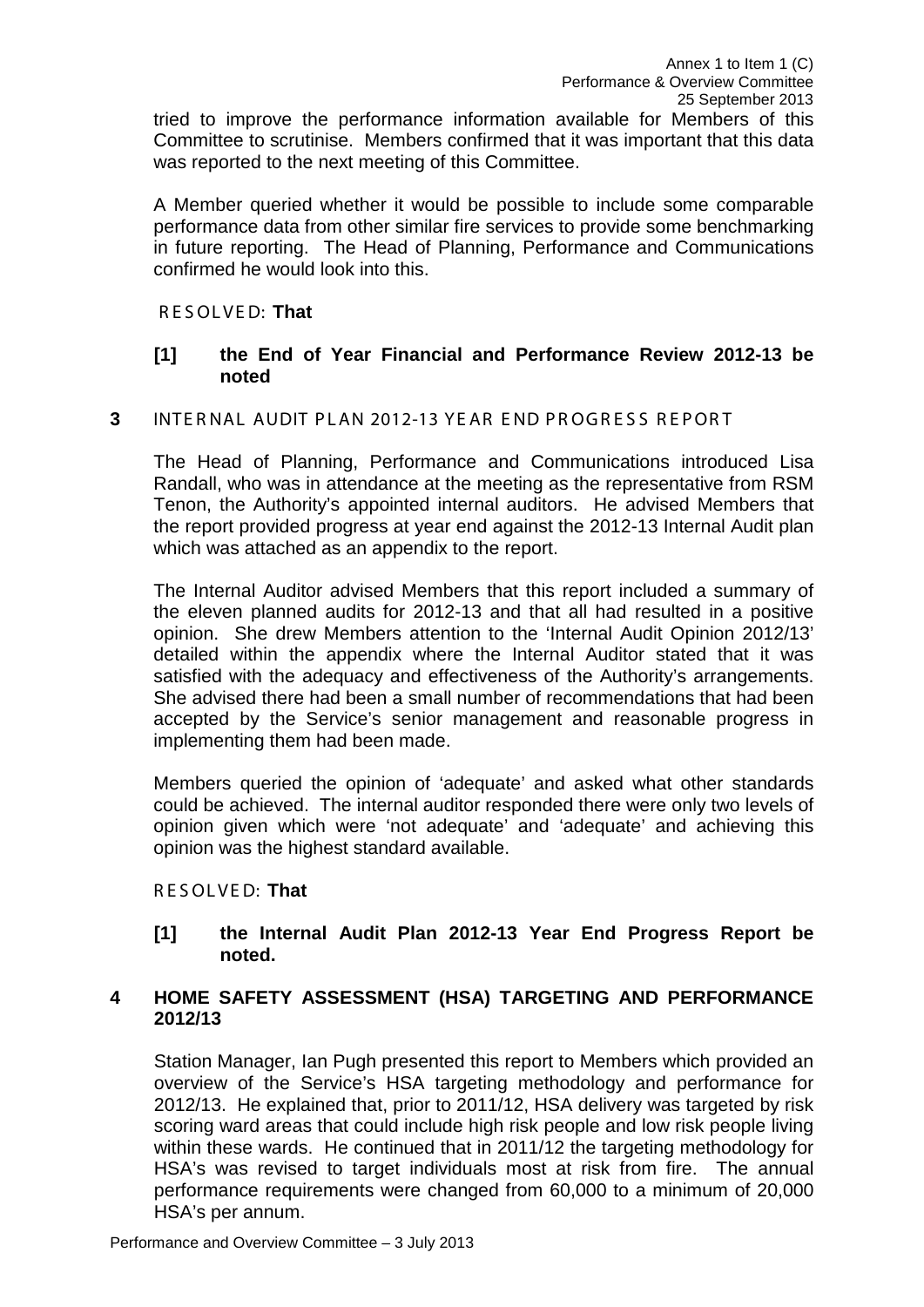The Station Manager explained that the methodology used data from 180,000 people over the age of 65 and these were risk assessed taking into account areas such as personal risk, lone person risk and response risk. This identified the top 20,000 individuals most at risk from fire which were referred to as Gold households and would be targeted for a HSA. He advised Members that the service had engaged with the 20,000 Gold addresses as targeted but the number of HSAs completed was lower than this due to refusals or being unable to contact the occupant. The Service also received risk based partner agency referrals which were treated as high priority for a HSA visit and the number of referrals had continued to increase each year since 2009/10.

The Station Manager summarised the Service's solutions to address the challenges faced in managing those vulnerable households with exceptionally high risk from fire with their partnership agencies. He provided Members with a presentation which included examples of case studies of two vulnerable households and the measures taken by the Service together with partner agencies to reduce the risk to those individuals.

Members welcomed the presentation which explained the methodology and provided increased awareness of the challenges faced by the Service. They queried whether awareness training was provided for external agencies such as care workers and registered social landlords. The Station Manager confirmed letters and guidance documents were provided primarily to care agencies but opportunities to provide group awareness sessions were welcomed.

The Deputy Chief Fire Officer confirmed that the Service carried out multi agency training and would be supportive of any opportunity to gain further introductions that Members may be able to offer.

Members queried the cost impact of the increased number of agency referrals that required HSA visits and the Station Manager responded that these were incorporated and delivered within existing resources. This was one of the challenges faced by the Service.

Members asked whether the top 20,000 included individuals under 65 who may have learning disabilities and be at high risk of fire. The Station Manager advised that these individuals would only be captured by referrals from partners or the Service's appointed dementia advocate.

R E S OLVE D: **That**

## **[1] the Home Safety Assessment (HSA) Targeting and Performance 2012/13 report and presentation be noted.**

## **5 ON CALL RECRUITMENT PROJECT**

The Head of Service Delivery introduced this report which provided an update on the progress made in respect of the project to recruit On Call firefighters (a key element of the Emergency Response Review programme reflected in IRMP 10). He confirmed it had been identified that the Service needed to optimise the use of the On Call Duty System and embark on a series of recruitment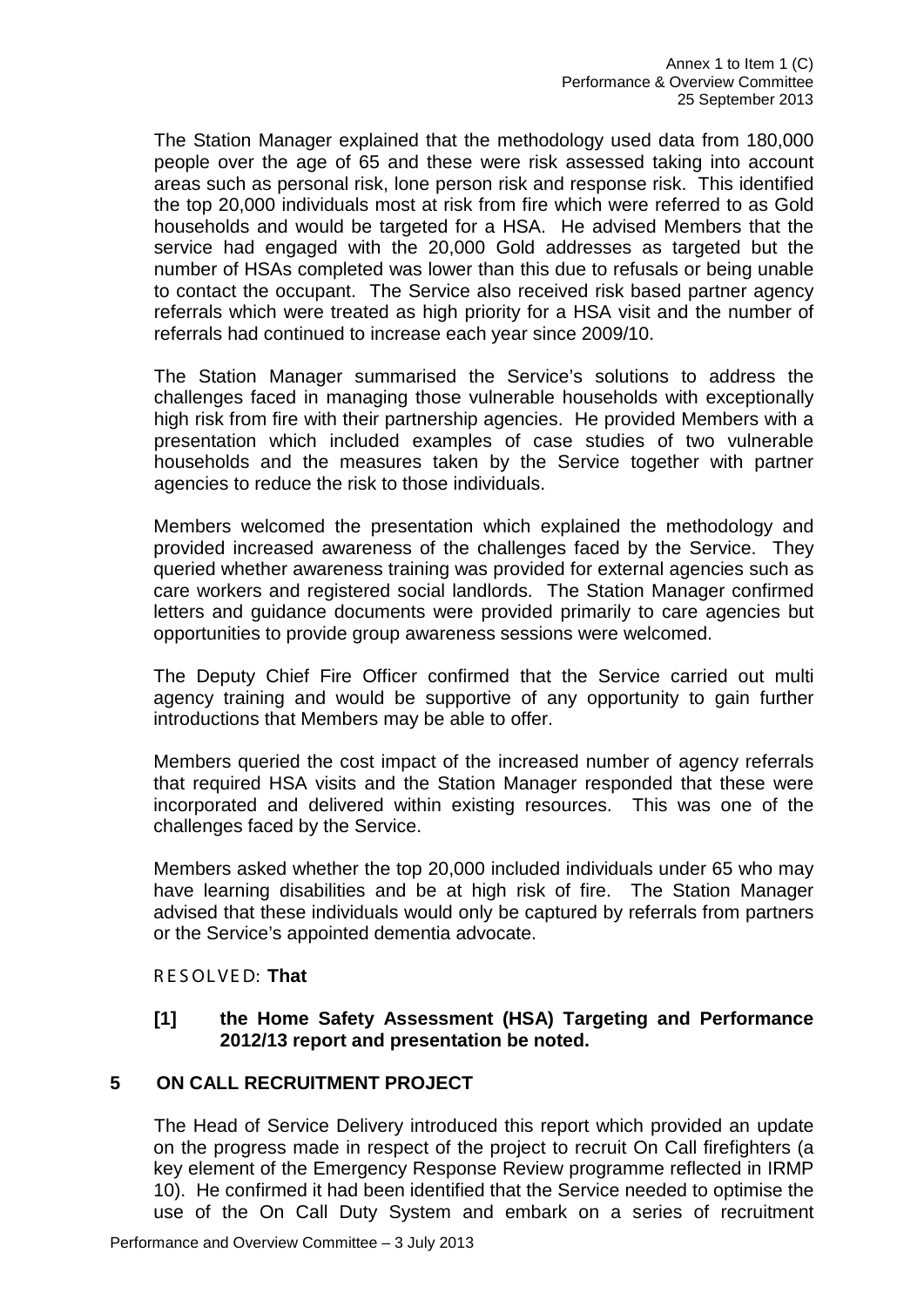campaigns across the next three years to increase the number of On Call fire fighters across the Service.

The Head of Service Delivery described the need to review the recruitment model for On Call staff due to the size and scope of the project for recruiting through a comprehensive external recruitment campaign. He summarised the recruitment campaign for Runcorn which had now concluded. The selection process was now underway with 28 people being invited to undertake the written and practical tests. This number reduced to 13 being invited for a medical which was the final stage of the process. He added that a similar campaign had now been launched at Macclesfield with 17 people being invited to undertake the tests.

The Head of Service Delivery highlighted the financial implications which included increased advertising and training costs which would be factored into the budget.

He drew Members attention to the timetable spanning four years which was detailed within the report and included planned new stations at Alsager and Penketh.

Members queried the process for reducing the numbers of people from the individuals registering an interest down to the number being invited to the final stage. The Head of Service Delivery explained that individuals would not be invited to the next stage of the application process if they failed to meet a certain level at each stage. Standards needed to be maintained.

R E S OLVE D: **That**

## **[1] the On Call Recruitment Project report be noted**

## **6 PRESENTATION ON INTEGRATED RISK MANAGEMENT PLAN 2013-14 (IRMP 10) – PROJECTS PROGRESS**

The Head of Planning, Performance and Communications provided Members with the summary of the progress made with regard to the IRMP10 proposals (supplementing information provided in the previous item). He advised Members that the reintroduction of a blanket 10 minute response standard had commenced. It was being monitored against a target of 80% and the Service was currently performing at 84%. He continued that progress was being made with the task analysis and validation carried out by the senior management team in relation to riding with four firefighters on an appliance.

The Head of Planning, Performance and Communications informed Members that the three year planned value for money reviews for all departments within support areas was now in its third year and substantial savings were being realised. He advised Members that a report would be brought to a future meeting of this Committee providing them with an overview of the outcomes of these reviews.